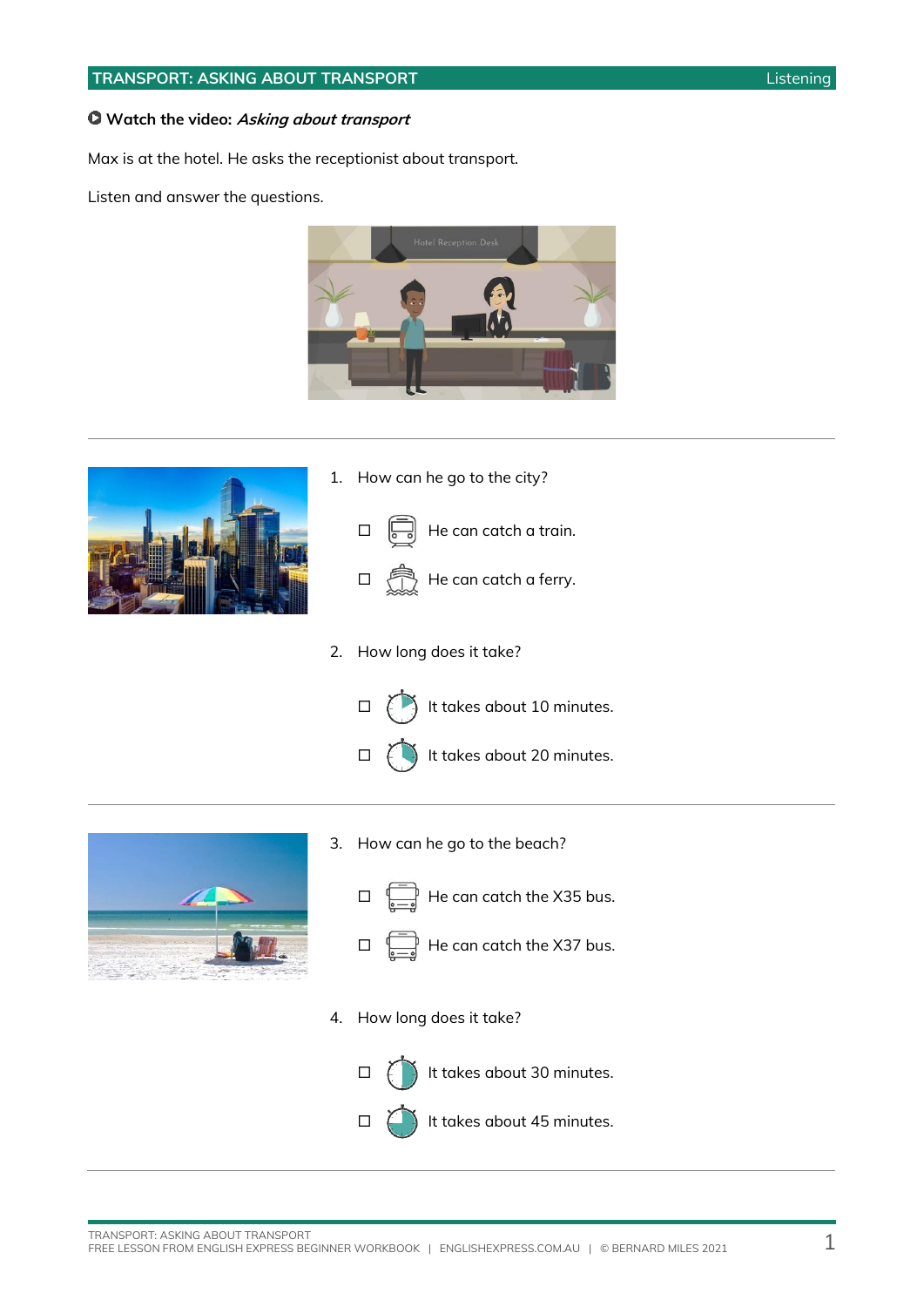# **TRANSPORT: ASKING ABOUT TRANSPORT Reading and speaking Read it aloud.** Max is at the hotel. • He asks the receptionist about transport. Max Receptionist Excuse me. How do I go to the city? B You can catch a train. How long does it take? A It takes about 20 minutes. Thanks. How do I go to the beach? You can catch a bus. Which bus? B The X37 bus. How long does it take? 6 It takes about 30 minutes. Thanks. You're welcome.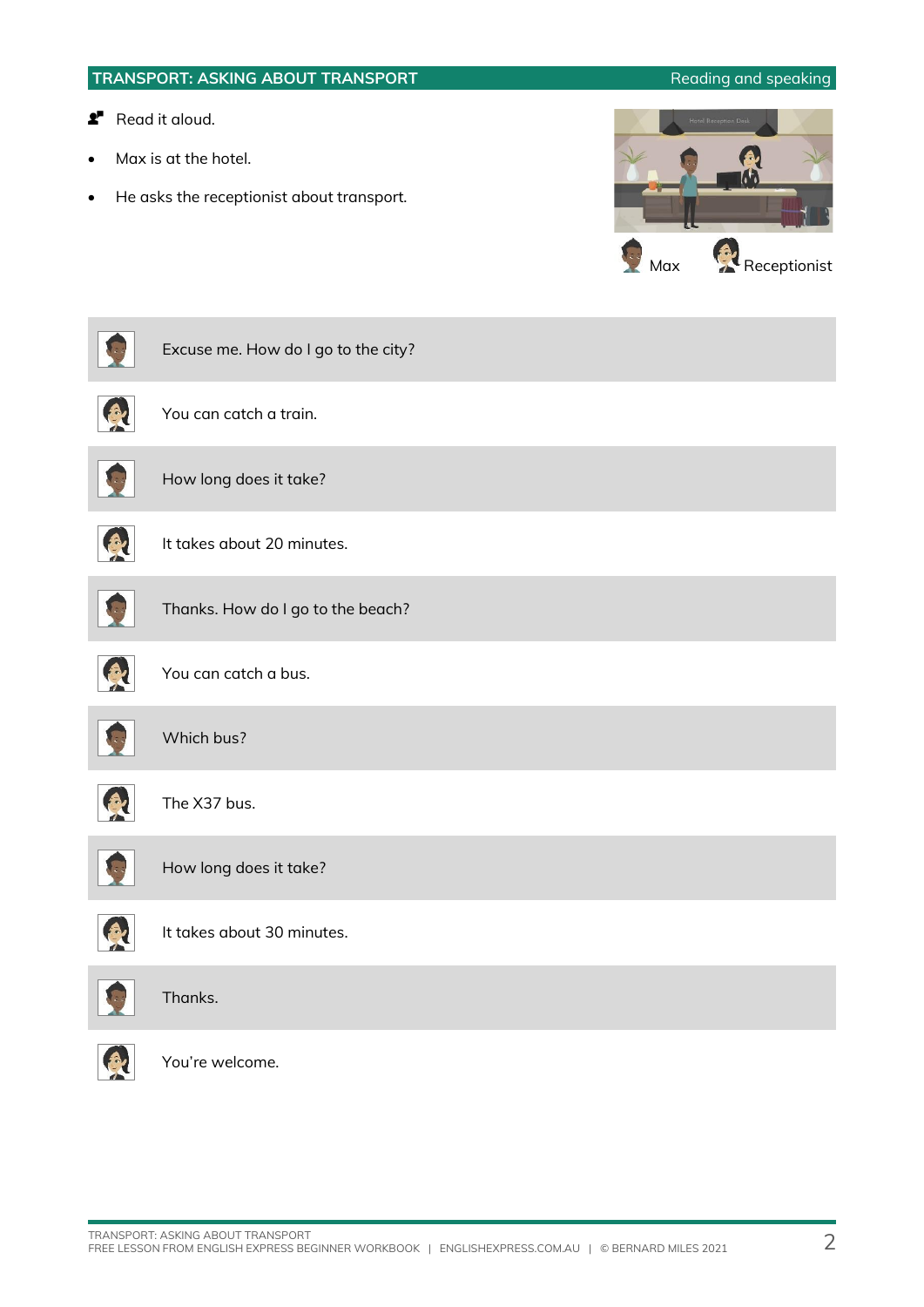## **Videos**

Video links for this resource available at: **[englishexpress.com.au/bw](https://www.englishexpress.com.au/bw)**

### **Answer Key and Guide**

#### **Listening**

#### **Answers**

- **1. He can catch a train.**
- **2. It takes about 20 minutes.**
- **3. He can catch the X37 bus.**
- **4. It takes about 30 minutes.**

#### **Teacher notes**

**There are two versions of the video: one with captions and one without captions. Use the video without** captions to focus on listening skills.

#### **Reading and speaking**

#### **Teacher notes**

▪A full transcript of the dialogue is presented. Students can role-play the scenario and read it aloud.

#### **Extra ideas**

- Focus on pronunciation: difficult sounds, linking, stress, intonation.
- Focus on useful words and phrases. Examples: *Excuse me. Thanks. You're welcome.*
- ▪Cut up the dialogue. Students put it in order.